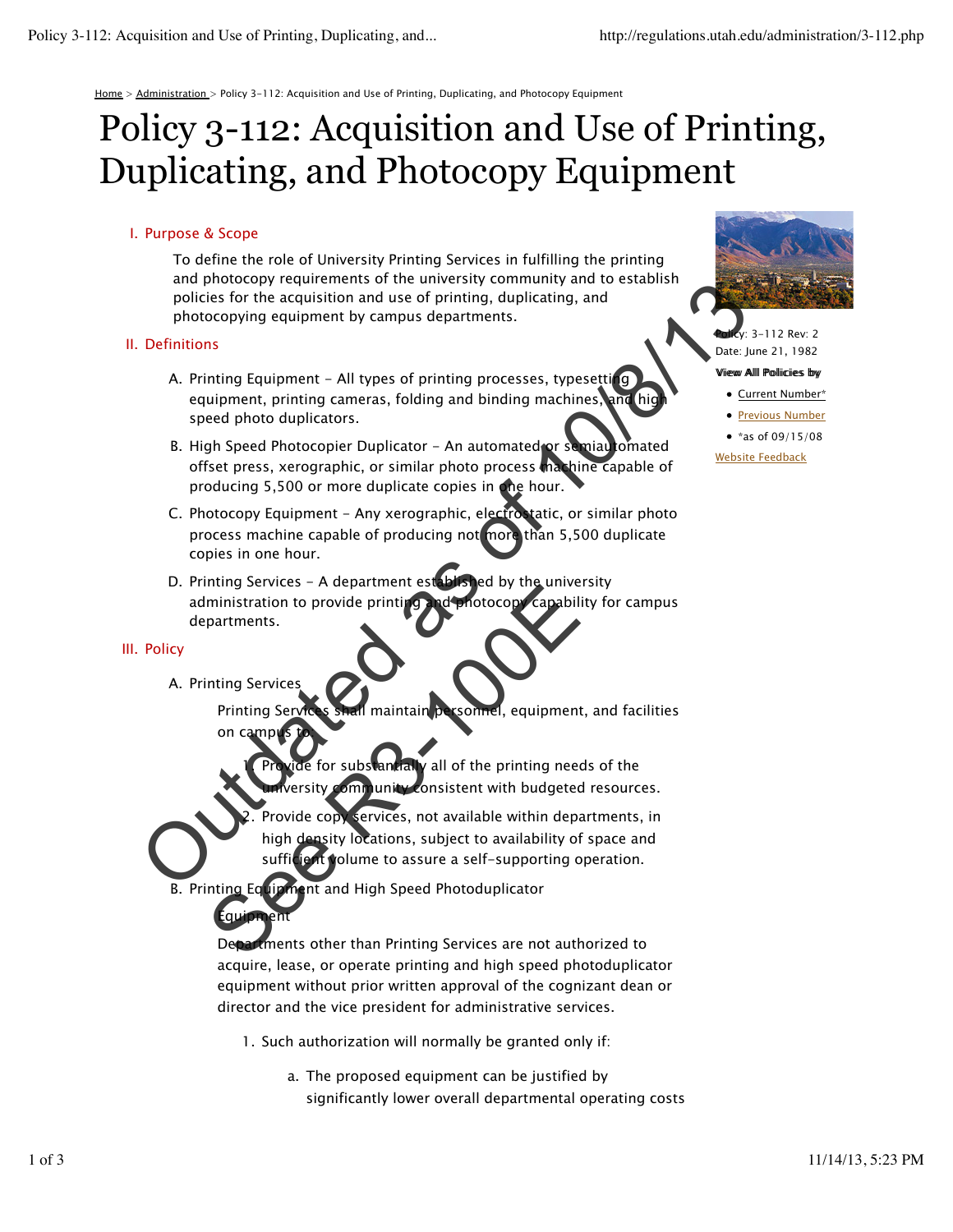than would be incurred if the printing/copying were done by Printing Services;

- b. there is a reasonable expectation that the identified needs and cost justification will continue over the time period used to amortize the cost of the proposed equipment; and
- c. the loss of volume to Printing Services resulting from departmental operation of printing equipment will not jeopardize the ability of Printing Services to provide services to other departments on a selfsupporting basis.
- 2. In justifying cost-effectiveness, departmental operating costs shall include compensation and fringe benefits of emp involved in providing the service, amortization and maintenance costs of equipment, costs of all materials used, cost of space to house equipment, and a pro rata share of the general and administrative  $ex<sub>k</sub>$ department.
- 3. Printing and high speed photoduplicator equipment acquired and operated by university departments other than Printing Services ordinarily shall not be used to perform work for other departments, since Printing Services has been established for that purpose. Any exceptions, other than minor work aggregating less than \$100 in monthly revenue, must have prior written approval of the cognizant dean(s) or director(s), and the vice president for administrative services. services to the departments on a selfsupporting<br>services to other departments on a selfsupporting<br>basis.<br>2. In justifying cost-effectiveness, departmental operating weaks<br>involved in providing the service, amortization and
	- ated printing and copying services may be used by departments when justified by demonstrated lower costs or by service requirements that be met by Printing Services. Such services must be ined in accordance with applicable university procurement cies and Procedur 4. Non-university owned or ope that purpose. Any exceptions where the minor aggregating less than \$10 am month revenue prior written approval of the cognizant deants) and the vice president for administrative service.<br>
	4. Non-univ revenue or operated pr
	- Equipment C.

Photocopy equipment may be acquired (either by purchase or lease) and operated by departments to service their needs or in cooperation with other departments to serve their joint needs. All cquisitions must comply with applicable university policies and Procedures governing the lease or purchase of equipment.

D. Vendor Facilities on Campus

Non-university entities are not authorized to establish printing or duplicating facilities or services on campus without the prior written approval of the vice president for administrative services.

Non-University Related Printing and Photocopying E.

Printing and photocopy services of Printing Services and other